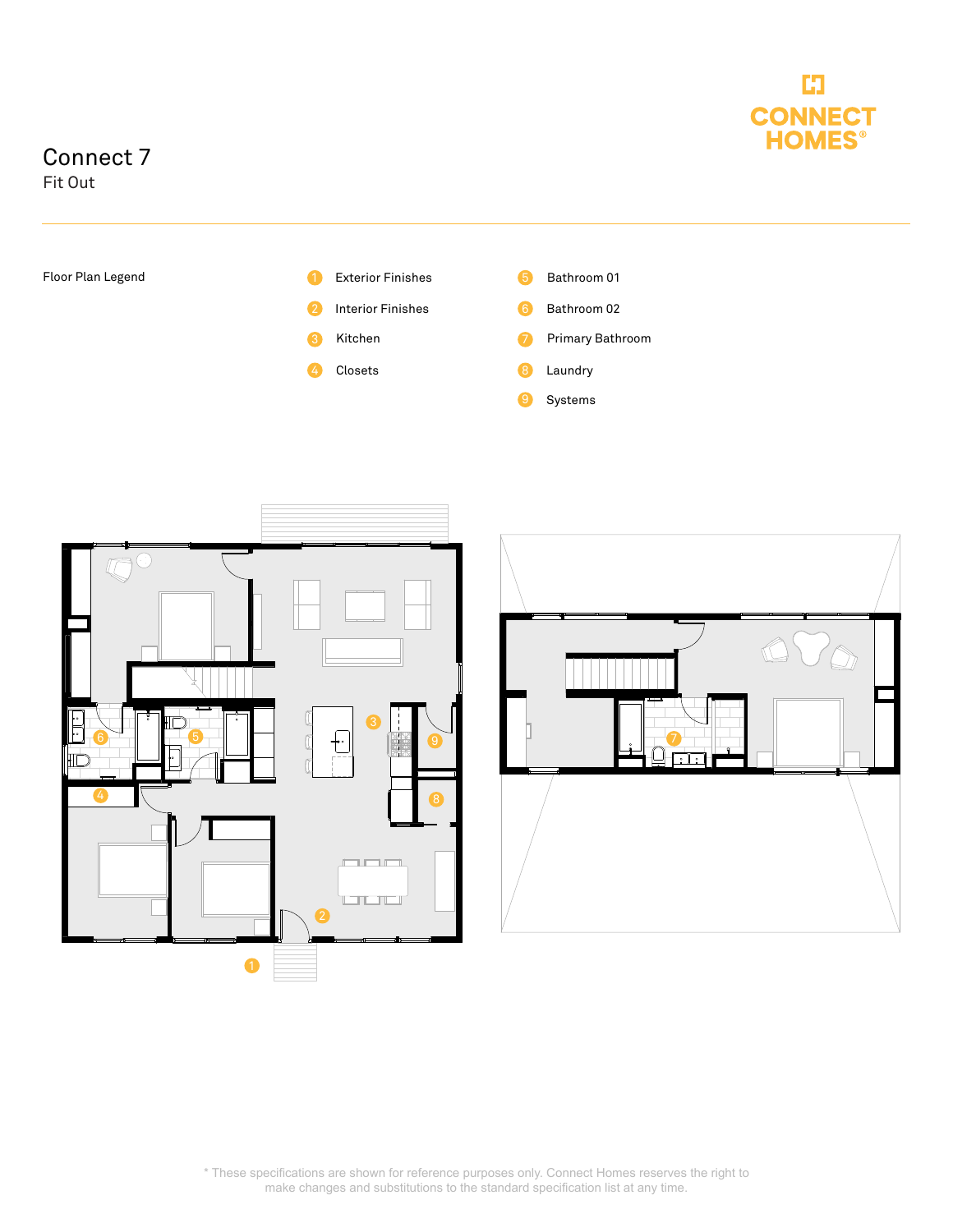| Connect 7<br>Fit-Out          |                                        |                           | Included Option in Base Price<br>Upgrade Option at Additional Cost                                                                                                                         |
|-------------------------------|----------------------------------------|---------------------------|--------------------------------------------------------------------------------------------------------------------------------------------------------------------------------------------|
|                               |                                        |                           | NOTE: PRODUCT MODEL STANDARDS ARE SUBJECT TO CHANGE BASED ON<br>AVAILABILITY IN TIME OF PRODUCTION. ADDITIONALLY, ANY UPGRADES BEYOND<br>CONNECT HOMES STANDARDS MAY CAUSE FURTHER DELAYS. |
| Exterior Finishes<br>1        | <b>Metal Siding</b>                    | X                         | 1" T4 Profile, Kynar Finish, [Standard Color]<br>1" T4 Profile, Kynar Finish, [Upgrade Color]                                                                                              |
|                               | <b>Wood Siding</b>                     | $\pmb{\mathsf{X}}$        | STK Cedar 1x6 T&G, Sherwin-Williams WoodScapes Semi-Transparent or Solid<br>Stain, [Color]                                                                                                 |
|                               | <b>Metal Trim</b>                      | X                         | Kynar Finish, to match Siding Color<br>Upgrade: [Other Color]                                                                                                                              |
|                               | Decking                                | $\boldsymbol{\mathsf{X}}$ | Fijian Mahogany, with Sherwin-Williams SuperDeck Semi-Transparent or Solid<br>Stain, [Color]<br>Upgrade: Trex Composite Decking, [Line], [Color]                                           |
|                               | Exterior Doors,<br>Windows             | $\boldsymbol{\mathsf{X}}$ | All Weather Architectural Aluminum Doors & Windows, Finish: Bronze Anodized,<br>Class I<br>Upgrade: Windows to Doors, Additional Windows/Doors, Changed Windows/Doors<br><b>Types</b>      |
|                               | Awnings                                | x                         | None<br>Aluminum Powder Coated Assembly, [Size], [Color]                                                                                                                                   |
|                               | <b>Connect Covered Deck</b>            | $\boldsymbol{\mathsf{x}}$ | None<br>320 SF covered deck module                                                                                                                                                         |
|                               | <b>Connect Covered Deck</b><br>Ceiling |                           | STK Cedar 1x6 T&G, Sherwin-Williams WoodScapes Semi-Transparent or Solid<br>Stain, [Color]                                                                                                 |
|                               | <b>Exterior Ceiling Light</b>          | $\pmb{\mathsf{X}}$        | None<br>Upgrade: Kuzco Lamar EC19408 Outdoor LED Downlight, Black                                                                                                                          |
|                               | <b>Exterior Wall Light</b>             | $\boldsymbol{\mathsf{x}}$ | Hinkley Atlantis 1646 Outdoor LED Downlight, Satin Black                                                                                                                                   |
|                               | <b>Outdoor Receptacle</b>              | $\boldsymbol{\mathsf{X}}$ | Taymac Weatherproof Cover, Finish: Grey                                                                                                                                                    |
|                               | Roof Material                          | X                         | 60 Mil Single Ply Membrane, White                                                                                                                                                          |
| <b>Interior Finishes</b><br>2 | <b>Ceiling Heights</b>                 | X                         | 8' - 5 3/4" (1st Floor), 8' - 2 3/4" (2nd Floor)<br>Upgrade: 8' - 11 3/4" (1st Floor), 8' - 5 3/4" (2nd Floor)                                                                             |
|                               | Flooring                               | X                         | Reward Flooring, Costa or Crown Collection, [Finish]                                                                                                                                       |

E3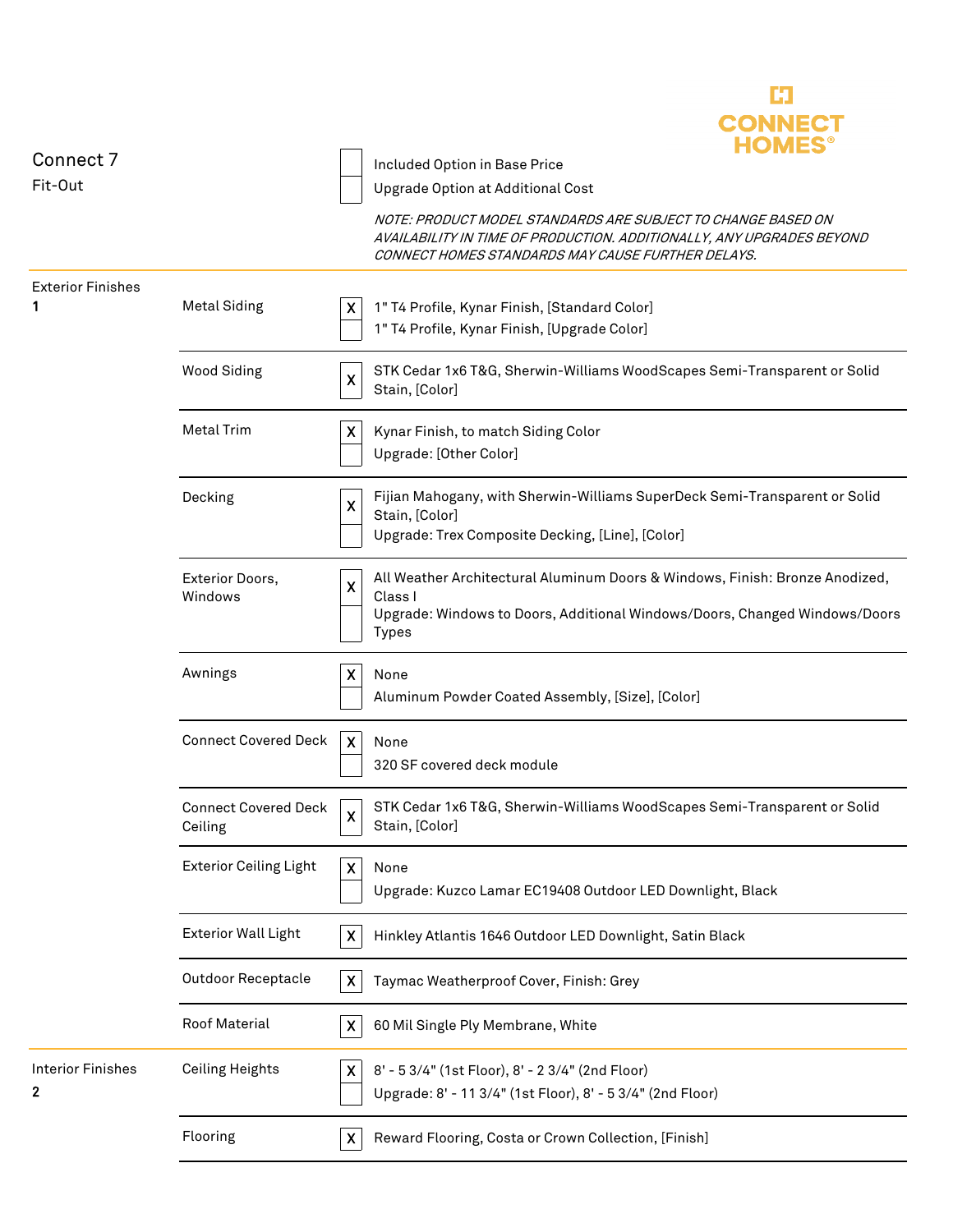| Connect 7                     |                         | Included Option in Base Price                                                                                                                                                              |
|-------------------------------|-------------------------|--------------------------------------------------------------------------------------------------------------------------------------------------------------------------------------------|
| Fit-Out                       |                         | Upgrade Option at Additional Cost                                                                                                                                                          |
|                               |                         | NOTE: PRODUCT MODEL STANDARDS ARE SUBJECT TO CHANGE BASED ON<br>AVAILABILITY IN TIME OF PRODUCTION. ADDITIONALLY, ANY UPGRADES BEYOND<br>CONNECT HOMES STANDARDS MAY CAUSE FURTHER DELAYS. |
| <b>Interior Finishes</b><br>2 | <b>Wall Paint Cover</b> | X<br>Sherwin-Williams, Pure White SW 7005<br>Upgrade: [Other Color]                                                                                                                        |
|                               | Interior Door Lever     | $\boldsymbol{\mathsf{X}}$<br>Omnia, Brushed Stainless Steel                                                                                                                                |
|                               | Recessed Lighting       | X<br>Recessed LED, White Trim, White Baffle                                                                                                                                                |
|                               | <b>Dimmers</b>          | Lutron Caseta WiFi dimmers at Living, Dining, and Kitchen; Standard switches in<br>$\boldsymbol{\mathsf{X}}$<br>all other rooms                                                            |
|                               | Outlets, Data Jacks     | $\mathsf{X}$<br>Leviton Decora Series, White                                                                                                                                               |
| Kitchen<br>3                  | Countertops             | $\boldsymbol{\mathsf{X}}$<br>Caesarstone, Group A: [Color]<br>Upgrade: [Other Group]                                                                                                       |
|                               | Backsplash              | X<br>Daltile Linear 2x8, Stacked Bond, Vertical, Finish:<br>Upgrade: Daltile Classic 2x8, Stacked Bond, Vertical, Finish:                                                                  |
|                               | Casework                | X<br>IKEA Sektion, Häggeby White Fronts, Billsbro Handles<br>Upgrade: [Other IKEA Fronts]                                                                                                  |
|                               | Range                   | X<br>KitchenAid Pro Series 30" 5-Burner Gas Range, Stainless Steel (KSGG700ESS)<br>Upgrade: [Other Model]                                                                                  |
|                               | Refrigerator            | X<br>KitchenAid Pro Series 20cu/ft, Stainless Steel (KRFC300ESS or current)<br>Upgrade: [Other Make, Model]                                                                                |
|                               | <b>Hood Vent</b>        | $\boldsymbol{\mathsf{X}}$<br>IKEA Utdragbar Under Cabinet 30-inch Hood Extractor<br>Upgrade: [Other Make, Model]                                                                           |
|                               | Dishwasher              | $\boldsymbol{\mathsf{X}}$<br>KitchenAid Pro Series 46 dBA, Stainless Steel (KDTE104ESS or current)<br>Upgrade: [Other Make, Model]                                                         |
|                               | Garbage Disposal        | InSinkErator Evolution Compact with Air Switch<br>X                                                                                                                                        |
|                               | Kitchen Sink            | $\boldsymbol{X}$<br>Kraus 30" Undermount Sink, Stainless Steel (KHU100-30)<br>Upgrade: [Other Make, Finish]                                                                                |

Ľ.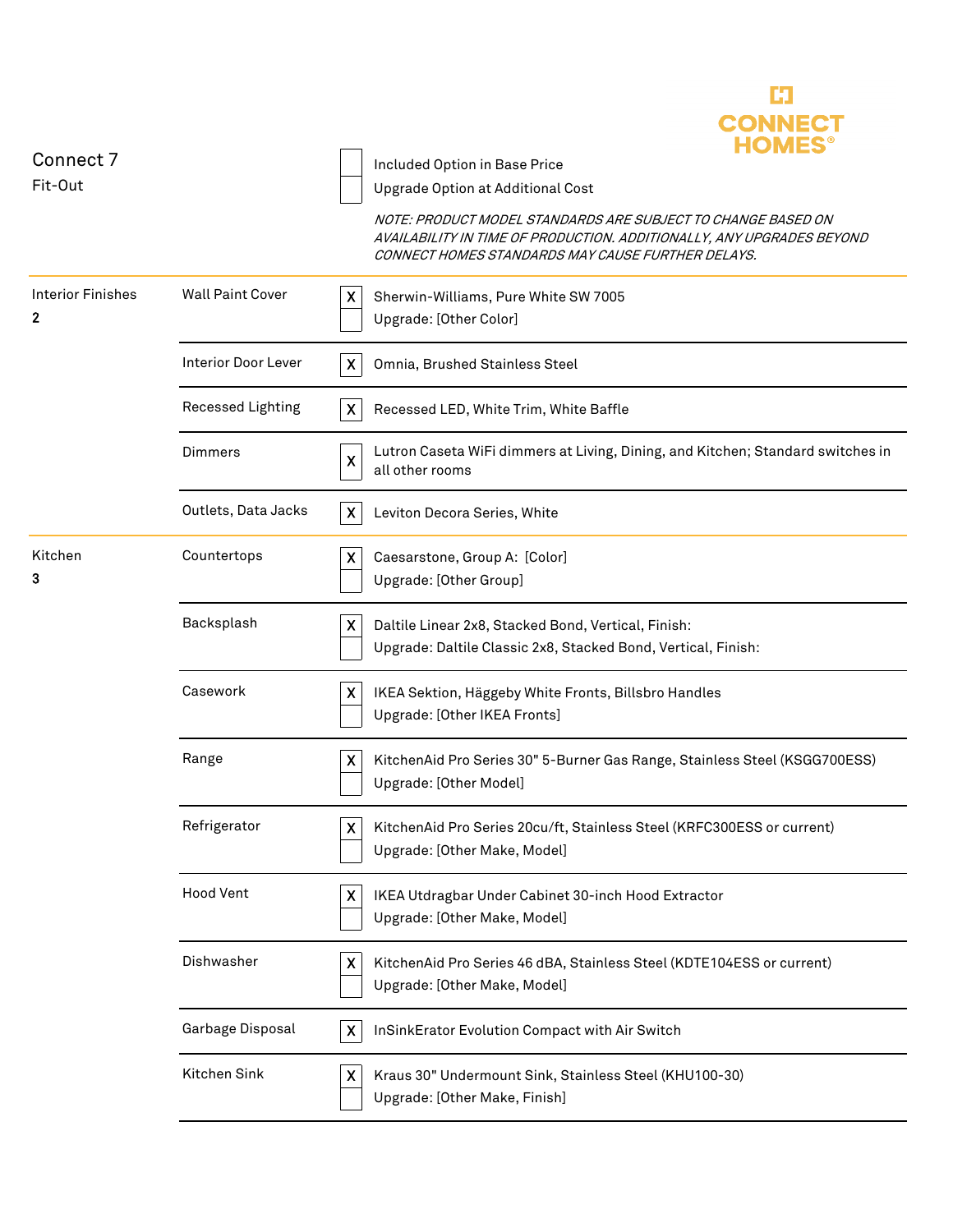| Connect 7        |                         | CONNEC<br>HOMES                                                                                                                                                                            |
|------------------|-------------------------|--------------------------------------------------------------------------------------------------------------------------------------------------------------------------------------------|
| Fit-Out          |                         | Included Option in Base Price<br>Upgrade Option at Additional Cost                                                                                                                         |
|                  |                         | NOTE: PRODUCT MODEL STANDARDS ARE SUBJECT TO CHANGE BASED ON<br>AVAILABILITY IN TIME OF PRODUCTION. ADDITIONALLY, ANY UPGRADES BEYOND<br>CONNECT HOMES STANDARDS MAY CAUSE FURTHER DELAYS. |
| Kitchen<br>3     | Faucet                  | X<br>Grohe Concetto Single-Handle Kitchen Faucet (#31453001), Chrome<br>Upgrade: [Other Make, Finish]                                                                                      |
|                  | Kitchen Island          | X<br>Kitchen Island Knee Wall Finish: Painted Drywall<br>Upgrade: Wood Flooring Finish                                                                                                     |
| Closets          | Entry                   | <b>IKEA Pax Wardrobe: Forsand White</b><br>X<br>IKEA Pax Wardrobe: [Other Finish]                                                                                                          |
|                  | Bedrooms                | $\boldsymbol{X}$<br><b>IKEA Pax Wardrobe: Forsand White</b><br>IKEA Pax Wardrobe: [Other Finish]                                                                                           |
| Bathroom 01<br>5 | Sink & Vanity           | IKEA Odensvik 32 5/8" Single Sink, with Godmorgon 31 1/2" Two-Drawer Vanity,<br>$\pmb{\mathsf{X}}$<br><b>High Gloss White</b><br>Upgrade: [Other Size, Finish]                             |
|                  | <b>Sink Faucet</b>      | X<br>Grohe Concetto Single-Handle Bathroom Faucet, S-Size, Chrome (#3427000A)<br>Upgrade: [Other Model]                                                                                    |
|                  | <b>Mirrored Cabinet</b> | X<br>IKEA Storjorm 2-Door 31-1/2" Mirror Cabinet with Built in Vanity Lights<br>Upgrade: Robern M-Series Medicine Cabinet [Model, Size] with Artemide Basic<br>Bath Strip Light [Size]     |
|                  | Dual Flush Toilet       | Eago TB351, White<br>X<br>Upgrade: Duravit Starck 3 Wall-Mounted Toilet (222509 or current)                                                                                                |
|                  | Bathtub                 | $\boldsymbol{\mathsf{X}}$<br>Mirabelle Sitka 60"x32", White                                                                                                                                |
|                  | Shower Set              | Relexa Plus 65 Shower Head 1 Spray w/ Tubular Shower Arm & Concetto Pressure<br>X<br>Balance Valve Trimset, Starlight Chrome<br>Upgrade: Other Model                                       |
|                  | <b>Tub Spout</b>        | X<br>Grohe Concetto Bath Spout, Chrome (#13275001)<br>Upgrade: [Other]                                                                                                                     |
|                  | Shower Rod              | IKEA Hornen Shower Curtain Rod, 47"-79", Chrome<br>$\boldsymbol{\mathsf{X}}$                                                                                                               |
|                  | <b>Towel Bar</b>        | Grohe Essentials 18" Towel Rail, Chrome (40688001)<br>X                                                                                                                                    |
|                  | <b>Tissue Holder</b>    | Nameek's Toilet Paper Holder, Chrome (NCB67)<br>X                                                                                                                                          |

C)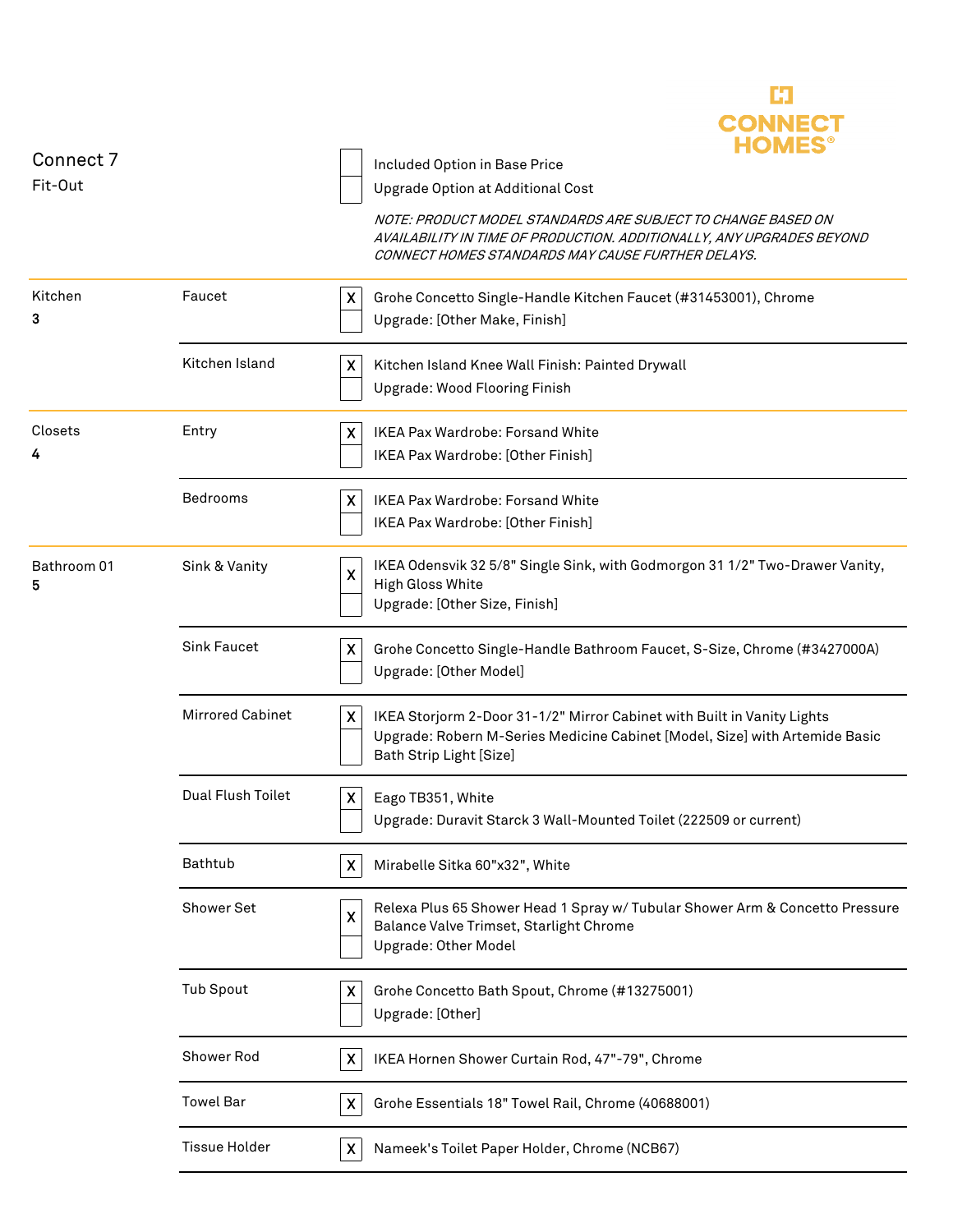| Connect 7<br>Fit-Out |                          | <b>CONNECT</b><br><b>HOMES</b><br>Included Option in Base Price<br>Upgrade Option at Additional Cost<br>NOTE: PRODUCT MODEL STANDARDS ARE SUBJECT TO CHANGE BASED ON<br>AVAILABILITY IN TIME OF PRODUCTION. ADDITIONALLY, ANY UPGRADES BEYOND<br>CONNECT HOMES STANDARDS MAY CAUSE FURTHER DELAYS. |
|----------------------|--------------------------|----------------------------------------------------------------------------------------------------------------------------------------------------------------------------------------------------------------------------------------------------------------------------------------------------|
| Bathroom 01<br>5     | <b>Floor Tile</b>        | Daltile Portfolio, 12x24, Running Bond (1/3 staggered), Matte [Color]<br>X<br>Daltile Formula, 12x24, Running Bond (1/3 staggered), Matte [Color]                                                                                                                                                  |
|                      | <b>Bathtub Wall Tile</b> | $\boldsymbol{\mathsf{X}}$<br>Daltile Linear 4x12, Running Bond, Horizontal, Finish:<br>Upgrade: Daltile Linear 4x12, Running Bond, Horizontal, Finish:<br>Upgrade: Daltile Classic 4x12, Running Bond, Horizontal, Finish:                                                                         |
|                      | Bath Fan                 | $\boldsymbol{\mathsf{X}}$<br>Broan (or equal) Recessed, White Trim                                                                                                                                                                                                                                 |
| Bathroom 02<br>6     | Sink & Vanity            | IKEA Odensvik 40 1/2" Single Sink, with Godmorgon 39 3/8" Two-Drawer Vanity,<br>$\boldsymbol{\mathsf{X}}$<br>High Gloss White<br>Upgrade: [Other Size, Finish]                                                                                                                                     |
|                      | <b>Sink Faucet</b>       | X<br>Grohe Concetto Single-Handle Bathroom Faucet, S-Size, Chrome (#3427000A)<br>Upgrade: [Other Model]                                                                                                                                                                                            |
|                      | <b>Mirrored Cabinet</b>  | IKEA Storjorm 2-Door 39-3/8" Mirror Cabinet with Built in Vanity Lights<br>X<br>Upgrade: Robern M-Series Medicine Cabinet [Model, Size] with Artemide Basic<br>Bath Strip Light [Size]                                                                                                             |
|                      | Dual Flush Toilet        | X<br>Eago TB351, White<br>Upgrade: Duravit Starck 3 Wall-Mounted Toilet (222509 or current)                                                                                                                                                                                                        |
|                      | Bathtub                  | X<br>Mirabelle Sitka 60"x32", White                                                                                                                                                                                                                                                                |
|                      | Shower Set               | Relexa Plus 65 Shower Head 1 Spray w/ Tubular Shower Arm & Concetto Pressure<br>X<br>Balance Valve Trimset, Starlight Chrome<br>Upgrade: Other Model                                                                                                                                               |
|                      | <b>Tub Spout</b>         | Grohe Concetto Bath Spout, Chrome (#13275001)<br>X<br>Upgrade: [Other]                                                                                                                                                                                                                             |
|                      | Shower Rod               | IKEA Hornen Shower Curtain Rod, 47"-79", Chrome<br>X                                                                                                                                                                                                                                               |
|                      | <b>Towel Bar</b>         | Grohe Essentials 18" Towel Rail, Chrome (40688001)<br>$\boldsymbol{\mathsf{X}}$                                                                                                                                                                                                                    |
|                      | <b>Tissue Holder</b>     | $\boldsymbol{\mathsf{X}}$<br>Nameek's Toilet Paper Holder, Chrome (NCB67)                                                                                                                                                                                                                          |

C)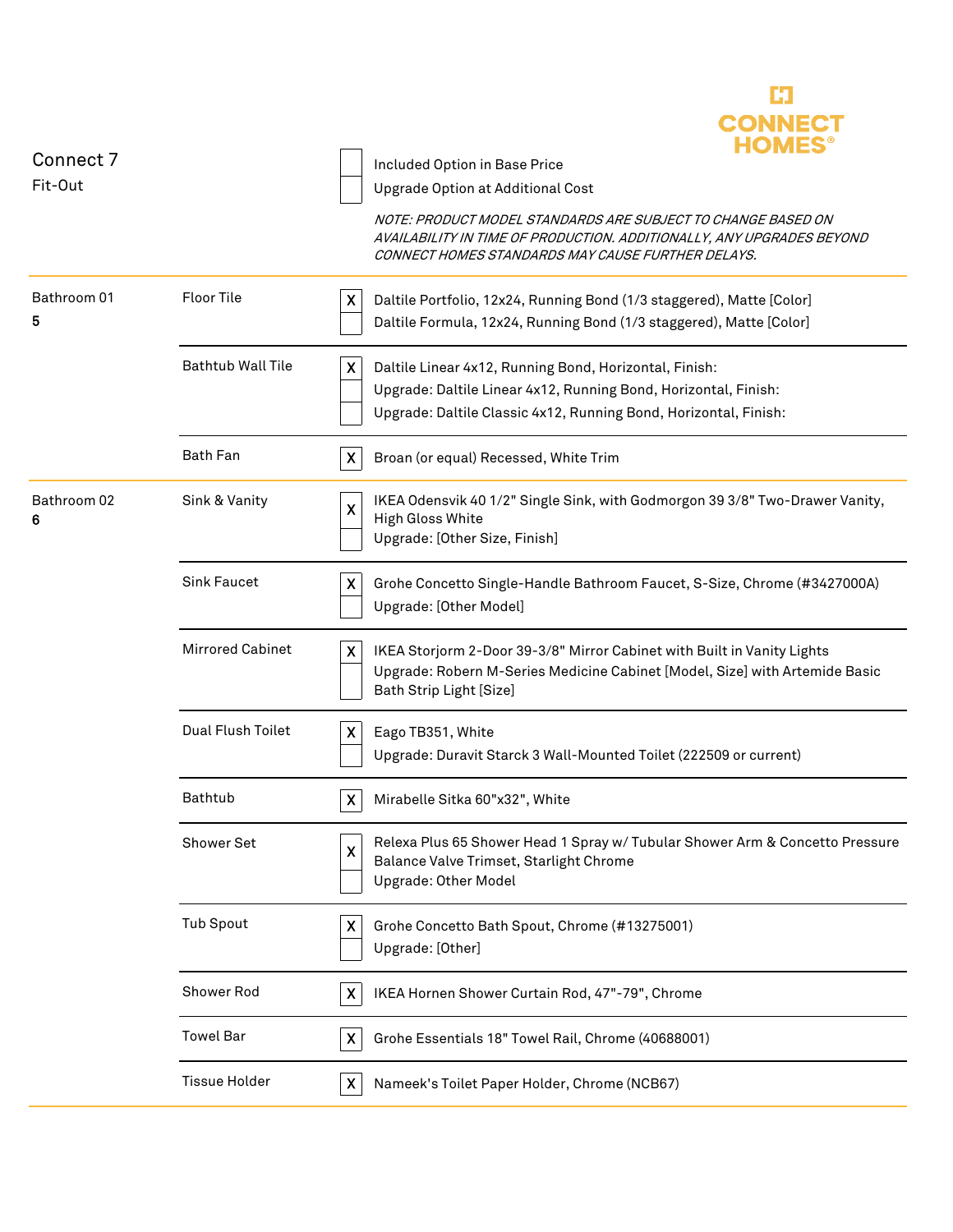|                  |                          | <b>CONNECT</b><br><b>HOMES</b>                                                                                                                                                                                 |
|------------------|--------------------------|----------------------------------------------------------------------------------------------------------------------------------------------------------------------------------------------------------------|
| Connect 7        |                          | Included Option in Base Price                                                                                                                                                                                  |
| Fit-Out          |                          | Upgrade Option at Additional Cost                                                                                                                                                                              |
|                  |                          | NOTE: PRODUCT MODEL STANDARDS ARE SUBJECT TO CHANGE BASED ON<br>AVAILABILITY IN TIME OF PRODUCTION. ADDITIONALLY, ANY UPGRADES BEYOND<br>CONNECT HOMES STANDARDS MAY CAUSE FURTHER DELAYS.                     |
| Bathroom 02<br>6 | Floor Tile               | X<br>Daltile Portfolio, 12x24, Running Bond (1/3 staggered), Matte [Color]<br>Daltile Formula, 12x24, Running Bond (1/3 staggered), Matte [Color]                                                              |
|                  | <b>Bathtub Wall Tile</b> | X<br>Daltile Linear 4x12, Running Bond, Horizontal, Finish:                                                                                                                                                    |
|                  |                          | Upgrade: Daltile Linear 4x12, Running Bond, Horizontal, Finish:                                                                                                                                                |
|                  |                          | Upgrade: Daltile Classic 4x12, Running Bond, Horizontal, Finish:                                                                                                                                               |
|                  | <b>Bath Fan</b>          | $\boldsymbol{X}$<br>Broan (or equal) Recessed, White Trim                                                                                                                                                      |
| Primary Bathroom | Sink & Vanity            | IKEA Odensvik 40 1/2" Single Sink, with Godmorgon 39 3/8" Two-Drawer Vanity,<br>X                                                                                                                              |
| 7                |                          | High Gloss White                                                                                                                                                                                               |
|                  |                          | Upgrade: [Other Size, Finish]                                                                                                                                                                                  |
|                  | <b>Sink Faucet</b>       | X<br>Grohe Concetto Single-Handle Bathroom Faucet, S-Size, Chrome (#3427000A)                                                                                                                                  |
|                  |                          | Upgrade: [Other Model]                                                                                                                                                                                         |
|                  | <b>Mirrored Cabinet</b>  | $\boldsymbol{\mathsf{X}}$<br>IKEA Storjorm 2-Door 39-3/8" Mirror Cabinet with Built in Vanity Lights<br>Upgrade: Robern M-Series Medicine Cabinet [Model, Size] with Artemide Basic<br>Bath Strip Light [Size] |
|                  | Dual Flush Toilet        | Eago TB351, White<br>X.                                                                                                                                                                                        |
|                  |                          | Upgrade: Duravit Starck 3 Wall-Mounted Toilet (222509 or current)                                                                                                                                              |
|                  |                          |                                                                                                                                                                                                                |
|                  | Bathtub                  | Duravit Architec 66"x32", White<br>X                                                                                                                                                                           |
|                  | Shower Set               | Relexa Plus 65 Shower Head 1 Spray w/ Tubular Shower Arm & Concetto Pressure<br>$\boldsymbol{\mathsf{X}}$                                                                                                      |
|                  |                          | Balance Valve Trimset, Starlight Chrome                                                                                                                                                                        |
|                  |                          | Upgrade: Other Model                                                                                                                                                                                           |
|                  | <b>Tub Spout</b>         | X<br>Grohe Concetto Bath Spout, Chrome (#13275001)                                                                                                                                                             |
|                  |                          | Upgrade: [Other]                                                                                                                                                                                               |
|                  | Shower Rod               | IKEA Hornen Shower Curtain Rod, 47"-79", Chrome                                                                                                                                                                |
|                  |                          | X                                                                                                                                                                                                              |
|                  | <b>Towel Bar</b>         | Grohe Essentials 18" Towel Rail, Chrome (40688001)<br>X                                                                                                                                                        |
|                  | <b>Tissue Holder</b>     | X<br>Nameek's Toilet Paper Holder, Chrome (NCB67)                                                                                                                                                              |
|                  |                          |                                                                                                                                                                                                                |